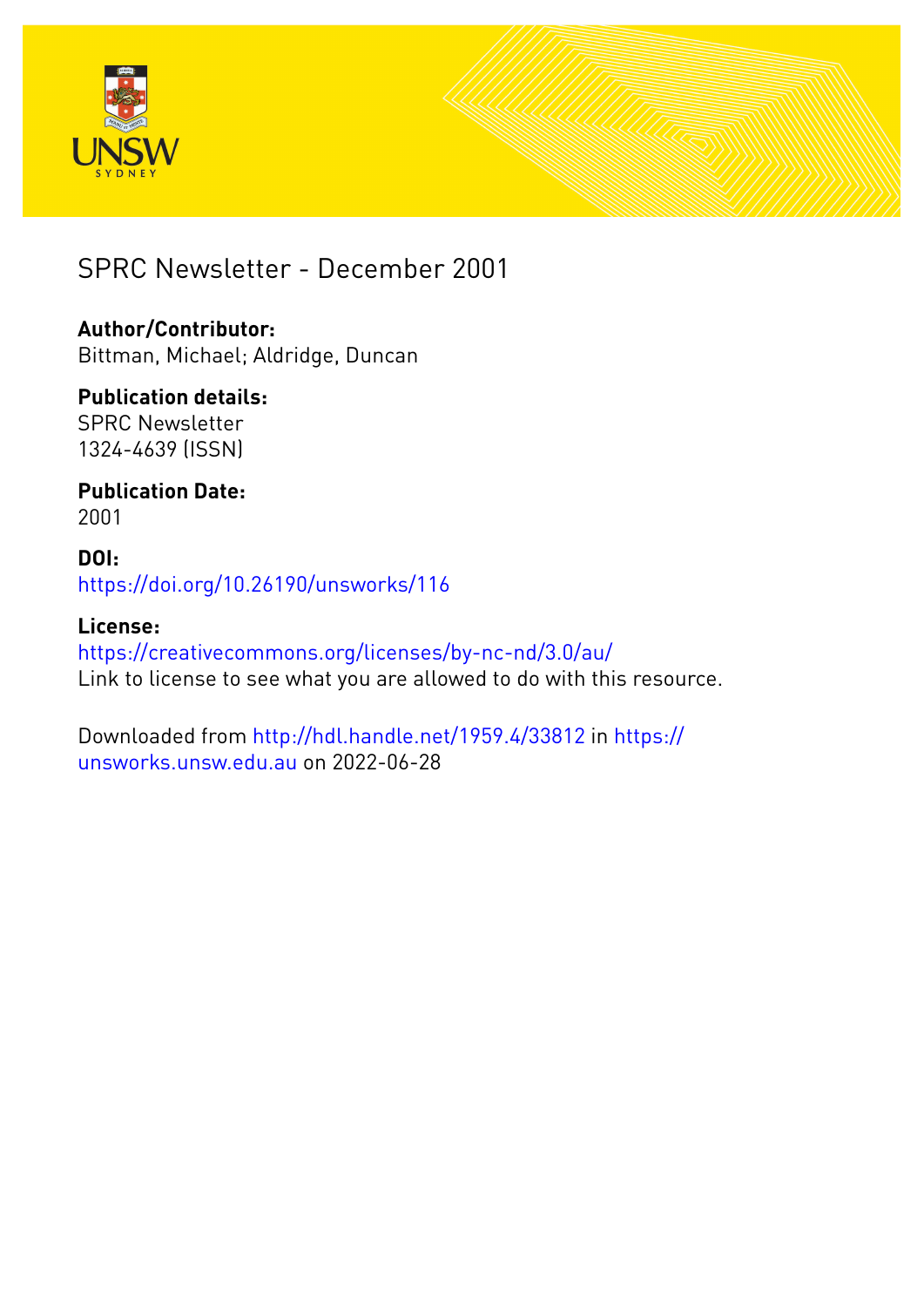## **No 80** December 2001 RC NEWSLETTER Social Policy Research Centre

### **Mature Age Workers – Redundancy, 'Early' Retirement and Prospective Welfare Expenditure**

by Michael Bittman

Officially the whole population between the ages of 15 and 64 are 'workforce age'. During the period November 1978 to November 2000 the proportion of men aged 60 to 64 in paid employment fell from twothirds to a half. During the same period the proportion of men aged 55 to 59 who were employed declined by eight percentage points. Mature aged males have high rates of withdrawal from the workforce, higher likelihood of unemployment and long average durations of unemployment (Van den Heuvel, 1999; ABS, 2000a).

Typically, demographers define the 'baby-boomers' as the generation born between 1946 and 1965 – those who would now be between 36 and 55 years of age.

The combination of these two observations has led to growing social policy interest in employment prospects and retirement intentions of 'mature aged employees'. There is concern about the relatively low employment rates and high social security dependence of Australians

### **CONTENTS**

as they approach retirement age, combined with the projected increase in this age cohort as a proportion of the population . This led the Department of Family and Community Services to commission the Social Policy Research Centre to undertake a series of projects on mature aged workers. The commissioned research involved four separate projects conducted by four separate teams of researchers.

1. An analysis of a survey of retirement and retirement intentions (by Jenny Chalmers and Kate Norris)

2. A study of employment patterns of people aged over 55 years and the implications for income (by Kate Norris and Bruce Bradbury)

3. A study of employers'



attitudes towards recruiting mature aged workers (by Michael Bittman, Mardi Flick and James Rice)

4. An examination of the flows into and out of relevant income support payments (by Jenny Chalmers)

*Continued on page 4*



#### EditorS ◆ Michael Bittman & Duncan Aldridge

◆ Registered by Australia Post ◆ Publication No. NBP4766 ◆ ISSN 1324 4639 ◆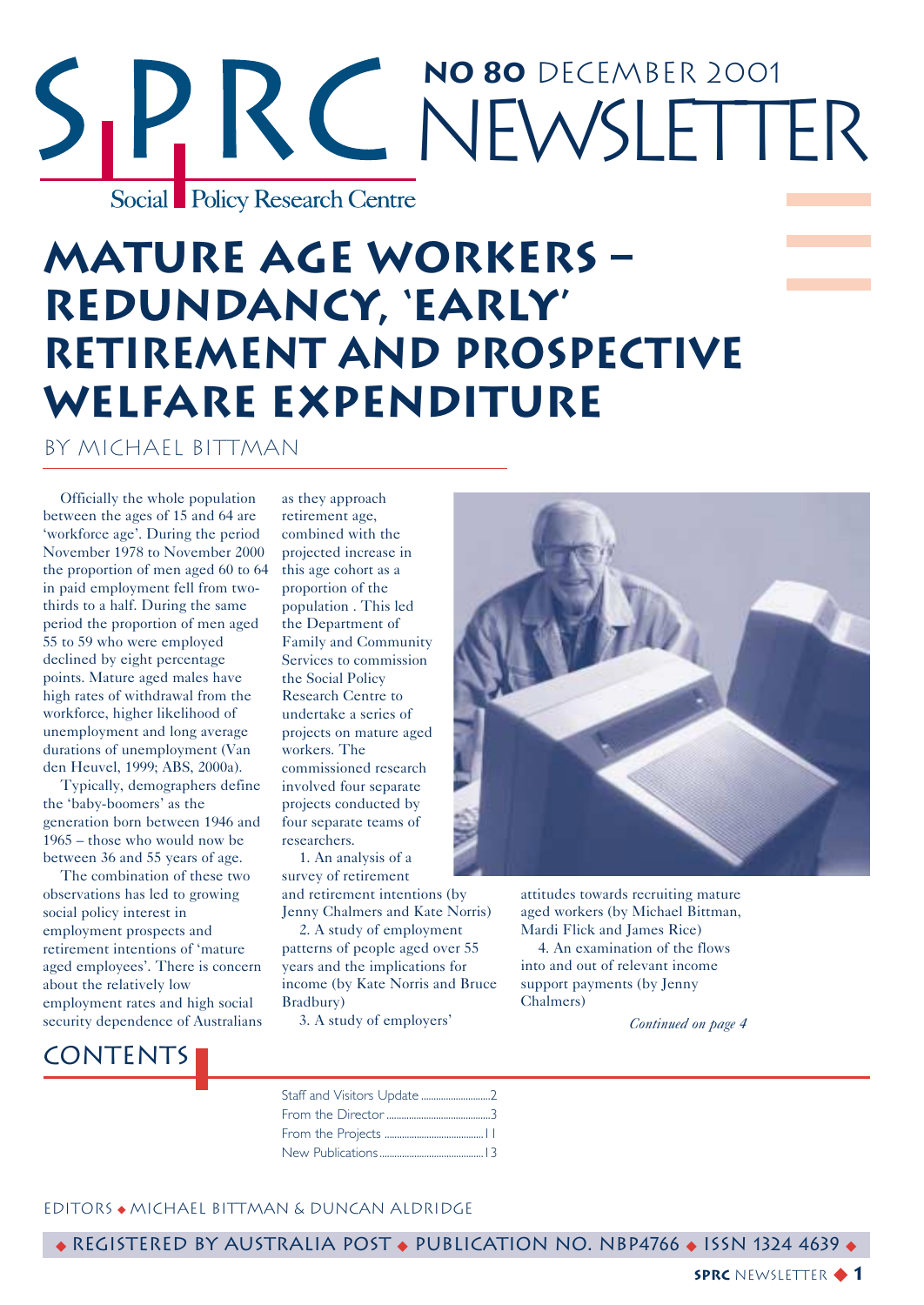# **Policy Research Centre**

*Director* Professor Peter Saunders

*Deputy Director* Professor Sheila Shaver

*Senior Research Fellows* Michael Bittman Dr Bruce Bradbury Dr Tony Eardley Karen Fisher Dr Natasha Posner

*Research Fellows* Jenny Chalmers Gerry Redmond (on leave) Cathy Thomson (on leave) Dr Robyn Dolby

*Post Doctoral Fellows* Dr Xiaoyuan Shang Dr Saba Waseem

*Honorary Research Associates* Emeritus Professor Peter Baume Roger Patulny Dr Judy Cashmore Emeritus Professor Sol Encel Nick Turnbull Dr Sara Graham

*Research Officers* Judy Brown Sharon Burke Jude Eccles Sonia Hoffmann Carla Jannsen Marilyn McHugh Justin McNab Kate Norris James Rice Peter Siminski

Helen Studencki Jacqueline Tudbull

*Business Manager* Melissa Roughley

*Office Manager* Rosita Lang

*Librarian* Katherine Cummings

*Administrative Assistant* Duncan Aldridge

*Research Scholars* Linda Arnold Lyn Craig Amanda Elliott (part-time) Trish Hill Kim Jamieson Maria Mackell Younghee Na Judy Schneider (part-time)

*Social Policy Research Centre* Rupert Myers Building (South Wing) University of New South Wales Sydney NSW 2052, Australia Phone: +61 (2) 9385 7800 Fax: +61 (2) 9385 7838 Email: sprc@unsw.edu.au Internet: http://www.sprc.unsw.edu.au

### The Social Policy Research Centre

The Social Policy Research Centre is an independent research centre of the University of New South Wales. Under its original name, the Social Welfare Research Centre was established in January 1980, changing its name to the Social Policy Research Centre in 1990. The SPRC conducts research and fosters discussion on all aspects of social policy in Australia, as well as supporting PhD study in these areas. The Centre's research is funded by governments at both Commonwealth and State levels, by academic grant bodies and by non-governmental agencies. Our main topics of inquiry are: economic and social inequality; poverty, social exclusion and income support; employment, unemployment and labour market policies and programs; families, children and older people; community needs, problems and services; evaluation of health and community service policies and programs; and comparative social policy and welfare state studies.

*The views expressed in this Newsletter, as in any of the Centre's publications, do not represent any official position of the Centre. The SPRC Newsletter and all other SPRC publications present the views and research findings of the individual authors, with the aim of promoting the development of ideas and discussion about major concerns in social policy and social welfare.*

### Staff and STAFF STAFF AND

### NEW ARRIVALS:

DUNCAN ALDRIDGE has joined the centre to work in the administration area.

JUDY BROWN has taken up a position at the Centre from the position of research co-ordinator in Medical Psychology at Royal Prince Alfred Hospital.

KATHERINE CUMMINGS joined the SPRC as librarian, from her previous position as an Information Analyst for ABIX in Melbourne.

DR ROBYN DOLBY has joined us after extensive experience with psychology particularly in the field of infant mental health. She is involved on the ARC study: 'Outcome Study of the Use of Children's Services as a Strategy in Child Protection'.

JUDE ECCLES has been appointed to work on the Youth Drug Court Evaluation.

SONIA HOFFMANN joined us from the School of Social work where she was employed as a research assistant.

CARLA JANSSEN is working with the Centre temporarily while on a visit from the Netherlands.

PETER SIMINSKI joined the Centre in August moving from the Centre for Regional Research and Innovation (CRRI) at the University of Western Sydney.

DR SABA WASEEM joined the Centre in May after completing a PhD at Cornell University on 'Rural poverty in India: An examination of the embeddedness of work structures'. She is working on the SPRC/ABS ARC-SPIRT project on 'Household Income, Living Standards and Economic Inequality in Australia and its Regions'.

YOUNGHEE NA has commenced studying at the centre. Her PhD is entitled: 'The Social Impact of the Financial Crisis in Korea on Social Policy'; she is being supervised by Peter Saunders.

### DEPARTURES:

MARDI FLICK has taken up a position at the Department of Public Prosecutions in Wollongong.

CHRISTINE JENETT has returned to Charles Sturt University. FENG PING has left the centre and has returned to China JAMES RICE has taken leave for six months to complete his PhD.



**The Social Policy Research Centre is located on Level 3 of the Rupert Myers Building, South Wing, Kensington Campus. Enter by Gate 14, Barker Street.**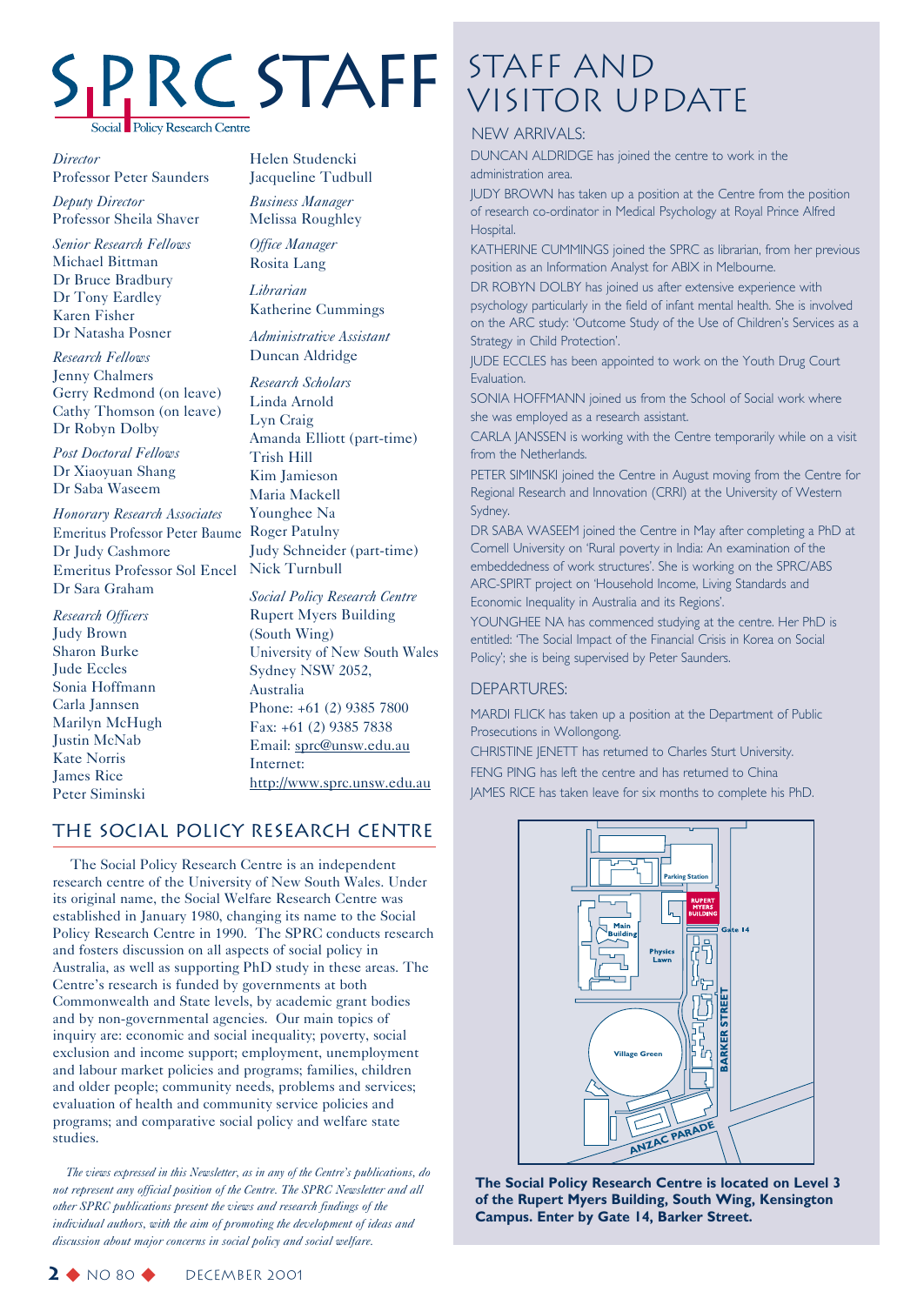## FROM THE DIRECTOR

### by Peter Saunders

I write this with just over one week to go before the federal election on 10 November but you will be reading it after the outcome is known. I do not intend to offer a prediction on the likely outcome (who would in these circumstances?) but I think it is useful to reflect on the role that social policy has played in the election campaigns of the major parties. The short answer is that while social policy issues have featured prominently in the campaign, this has not been matched by a commitment of the resources required to make a difference in most areas.

It is a sign of the times that few prospective governments are prepared to commit large amounts of taxpayers' funds to policies that they are not sure will succeed – either in terms of their stated goals or, more significantly, in the voting intentions of electors. The political parties must be seen to be doing something about social issues, but are unwilling to promise to do enough to matter for fear of being cast with the mantle of fiscal irresponsibility – code for a commitment to an active and significant role for the state. Both major parties in an election campaign being fought as the world economy heads into recession are competing to offer a *budget surplus* that will inevitably add to the nation's economic problems when the recession arrives. This is sensible economic management turned on its head and it must make Lord Keynes feel relieved to shelter in the truth of his famous dictum that 'in the long-run we are all dead'!

The unfortunate but inevitable outcome of the proliferation of 'Clayton's electoral promises' that are *fully-funded* but also *under-funded* is that social policy itself will end up the loser. Whether it is a small baby bonus, a marginal increase in

university funding, a few extra nursing home beds, or a slight lowering of the GST or HECS, the impact will be too small to make a difference, but large enough for the critics to argue that state intervention is ineffective. Yet the longer the underlying issues remain untreated, the more it will need a substantial effort (in terms of design and resources) to address them. This election shows quite clearly that our political leaders are a long way from accepting this uncomfortable reality.

Another noticeable aspect of the campaign is the similarity in the broad positions taken by both major parties on many of the social issues. This is not new, but has been a feature of the political landscape since mid-1970s. Think of what has happened over the last two decades in the area of social security reform, for example. Without knowing the details, which party would you have expected to have cashed out a tax rebate and given it as a universal family benefit? What about making the new payment income-tested? Or introducing an assets test? Or reintroducing tax benefits for families? Or separating policy development from program delivery?

Discussion of welfare reform was noticeable by its absence from much of the campaign, as if this issue has already received enough attention and can now be put to rest. Nothing is further from the truth. The McClure Report raised a number of fundamental issues that still need to be carefully examined and vigorously debated. Is mutual obligation a helpful idea and, if so, what form should it take, to whom should it apply and what are the appropriate penalties for failing to comply? Should all forms of economic and social participation be encouraged, how can this be done and what will it achieve?

Where does labour market reform fit into the welfare reform agenda? There are few answers to these questions, yet both parties seem equally committed to policies that accept the principles underlying and articulated in the McClure Report.

**Contract Contract Contract** 

But the most depressing similarity of the election campaign has been the unwillingness of either side to discuss openly what needs to be done about unemployment. They would answer that the key to this problem is 'responsible economic management' (whatever that means – who would ever favour anything else?) yet their fiscal policies will add to unemployment, not reduce it. Unemployed people can take no comfort from this aspect of the election campaign.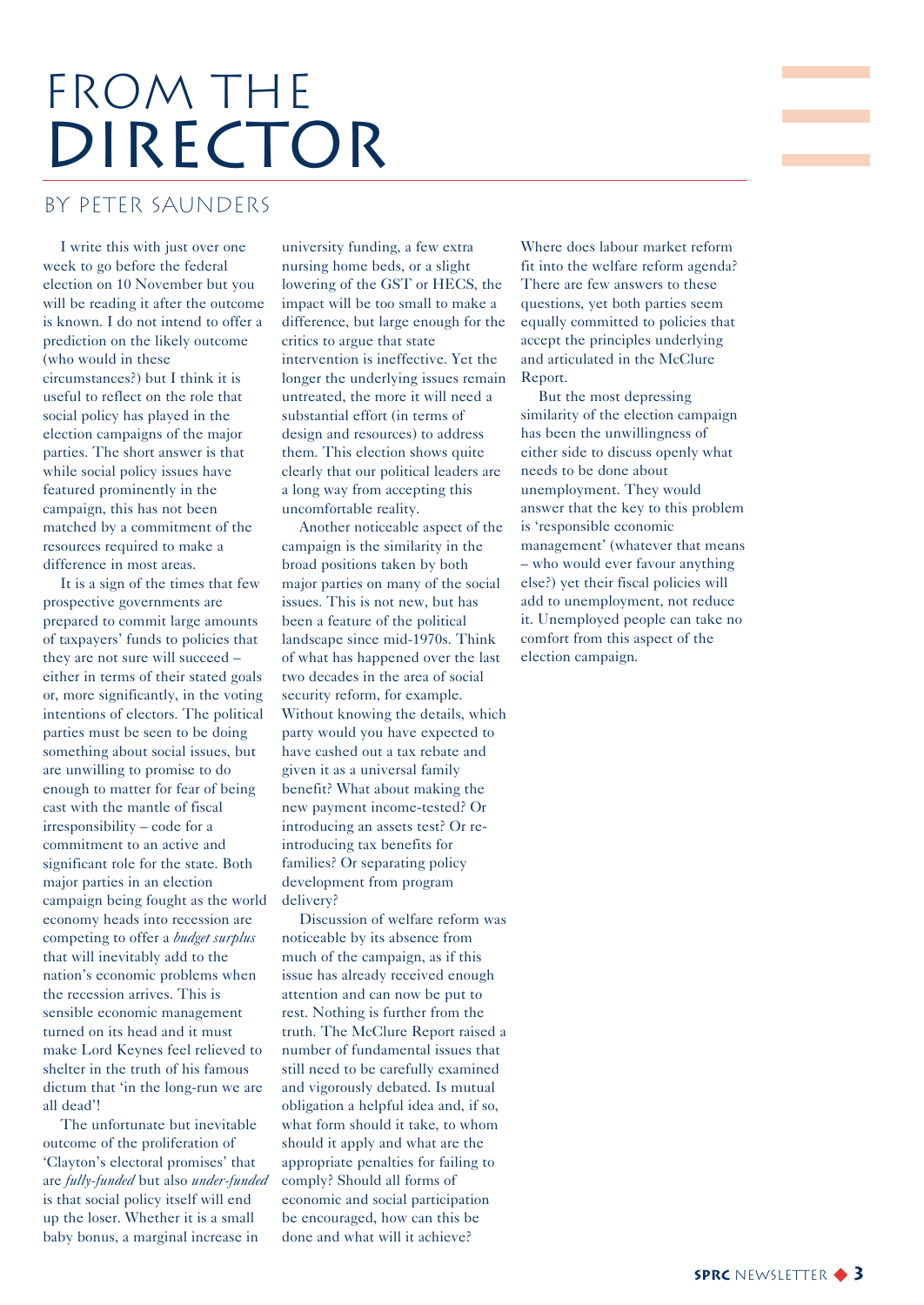### **Mature Age Workers – Redundancy, 'Early' Retirement and Prospective Welfare Expenditure** continued FROM PAGE 1

### **Population pressure on pensions**

*"There is a concern about the relatively*

*low employment rates and high social security dependence of Australians as they approach retirement age"*

The unusually high rates of birth during the baby-boom period show up as a significant bulge in the age pyramid. Over the next fifty years, as this generation ages, it is predicted that Australians of advanced age will outnumber young Australians, standing the conventional age pyramid on its head. Figure 1 contrasts the projected age structure of the Australian population in fifty years time (when the baby-boom generation will have passed the age of 55) with the age structure at the end of the twentieth century.

The increased tendency for workers to withdraw from the paid labour market before the age of admission into public old-age pension systems has exacerbated the pressure on the public purse to fund old-age pension systems as the population ages. 'In the next 25 years across the OECD, the

number of persons of pensionable age will rise by 70 million, while the working age population will rise by only 5 million'(OECD, 1999: 1). In contrast to most of the OECD countries, Australia has does not have a contributory retirement income scheme and instead pays a flat-rate Age Pension out of general revenue. Forecasts like this have, therefore, obliged Australian policy makers to promote greater selfsufficiency, especially in retirement, by encouraging people beyond the age of 45 to remain attached to the labour force and by creating conditions that guarantee or favour superannuation contributions.

### **Retirement – a phenomenon of labour supply or labour demand.**

In theory there are two alternative explanations of the low rate of employment among Australians aged over 45. One

alternative is that Australians have become wealthier by accumulating savings and are choosing to retire 'early' before they become eligible for the Age Pension. In contrast to this 'supply-side' explanation, a 'demand-side' explanation attributes low rates of employment to employers' preference for younger workers. Lack of demand is shown by the disproportionate retrenchment of workers over 50 years of age, the lack of effort to train or take steps to retain such staff, and the difficulties this age group faces in regaining employment. A prolonged experience of unsuccessfully competing for job openings may lead to a significant 'discouraged worker effect', where individuals become resigned to failure and withdraw from the very process of seeking jobs. It is, of course, possible that the phenomenon of low employment among people in this age category is the product of both supply-side and demand-side influences. There may even be

Figure 1: Projected Age Distribution for Australia at 2051 and Actual Population in 1999 (Australian Bureau of Statistics, 2000b, 1999)



<sup>1</sup> Series II data is used for the population projections (total fertility rate 1.60, net overseas migration 90 000.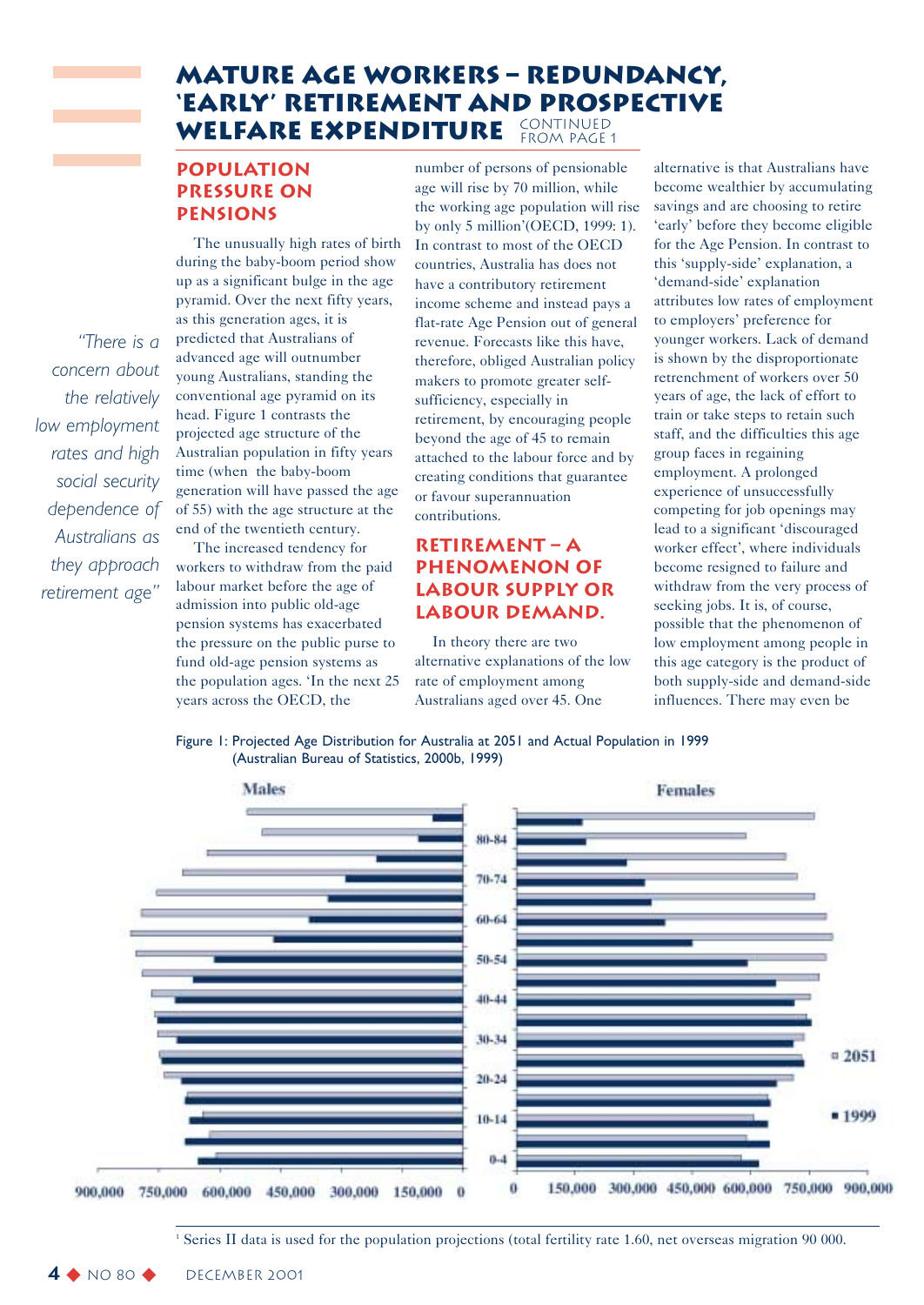complicated cases where people jump (retire) before they are pushed (made redundant) to save themselves the painful experience of retrenchment.

### **Retirement intentions**

Who retires early? Retirement appears to have greater significance in the lives of men than in the lives of women<sup>2</sup>. Other things being equal, the more educated the man the more likely he is to retire early. Compared with self-employed men, male employees are more likely to retire early. Among women a significant factor is whether their partner has retired early. In contrast, men's decisions about the timing of their own retirement tend to be unaffected by their partner's retirement plans.

Who expects to retire early? Among men, it seemed that financial preparedness was an important factor. This is captured by a proxy measure – having difficulty finding work or working part-time in their older years. Those working full-time were most likely to expect to retire early. Women appeared to base their retirement decision on their partner's ability to retire early. Separated or divorced women and widows were less likely than never married women and partnered women to expect early retirement, although this pattern was not observed in analysis of the characteristics of actually retired respondents.

What do those who are planning to retire early expect to live on? Generally, workers' retirement intentions seem to be based on realistic financial planning. The research showed that expectations and outcomes are remarkably consistent. Of particular interest to policy makers is how much of the planning for early retirement is based on reliance on state transfers, such as the Age Pension, rather than on self-funded retirement<sup>3</sup>. Despite the fears of policy makers,

those anticipating early retirement are actually less likely than other workers of the same age to expect that they would need the Age Pension to provide income security in their old age. The highly educated early retirees are especially likely to look forward to a self-funded retirement and this expectation is underscored by the fact that the highly educated are less likely than those with less education to be receiving Age Pension payments. Our research shows that there has been no historical increase in average replacement rates (the ratio of gross income available when not employed to income when employed).

Taking superannuation as a lump sum has been viewed as inimical to self-funded retirement and currently tax regimes are designed to discourage the practice. Contrary to expectations, men's occupation had no effect on expected receipt of lump-sum super. Women managers were less likely to anticipate lump-sum super – instead they expected investment income. The survey also showed that retired women managers were actually more likely to rely on investments as their main source of income.

### **Employment patterns and retirement income**

To what extent does job loss for an older worker translate into permanent non-employment and reduce the likelihood of selffunded retirement? Do retrenched older workers manage to maintain contact with the labour market? What characteristics of the job or worker are associated with job loss and continued non-employment?

Employment rates for older men have remained reasonably steady since 1986. The significant decline of older men's employment (especially for those aged 55-59) was halted by the early 1980s. In contrast, female employment has

grown steadily over the period, with the largest growth among women aged 45-54. Among those aged 45 years or over without employment, the majority are simply not seeking employment only a minority are unemployed. For unemployed men aged above 55 the probability of exit from the labour force over a seven month period is about the same as the probability of re-employment.

Over a twelve-month period (in 1994), the probability of being retrenched was low (under 5 per cent of all workers aged 55 to 64 were retrenched). However, only 26 per cent of retrenched workers aged 55-59 and nine per cent of those aged 60-64 were reemployed. Having any of the following characteristics increased the likelihood of a person being retrenched: having no education beyond secondary school, being male, 55 years and over, unmarried, being born outside the main English speaking countries and being a tradesperson or labourer. Of those people who left a job at some time in the 12 months due to illhealth, only 13 per cent were working at the end of the period.

Older homeowners have lower employment rates than those still paying mortgages. These results are possibly due to a wealth effect, with renters, and to some extent mortgagees, unable to afford to take early retirement. Not employed older workers have much lower household incomes than employed workers and their housing wealth levels are significantly lower.

At the same time, Australian households are increasingly reliant upon sources of income other than government transfers or wages and salaries. A much smaller proportion of persons aged 65 years and over in 1996-97 was dependent principally on the government for their household income than in 1986. For men, this proportion fell from 75.7 per cent to 64.5 per cent, and for women from 73.1 per cent to 58.1 per cent.

*"There may even be complicated cases where people jump, (retire) before they are pushed (made redundant) to save themselves the painful experience of retrenchment."*

**Contract Contract**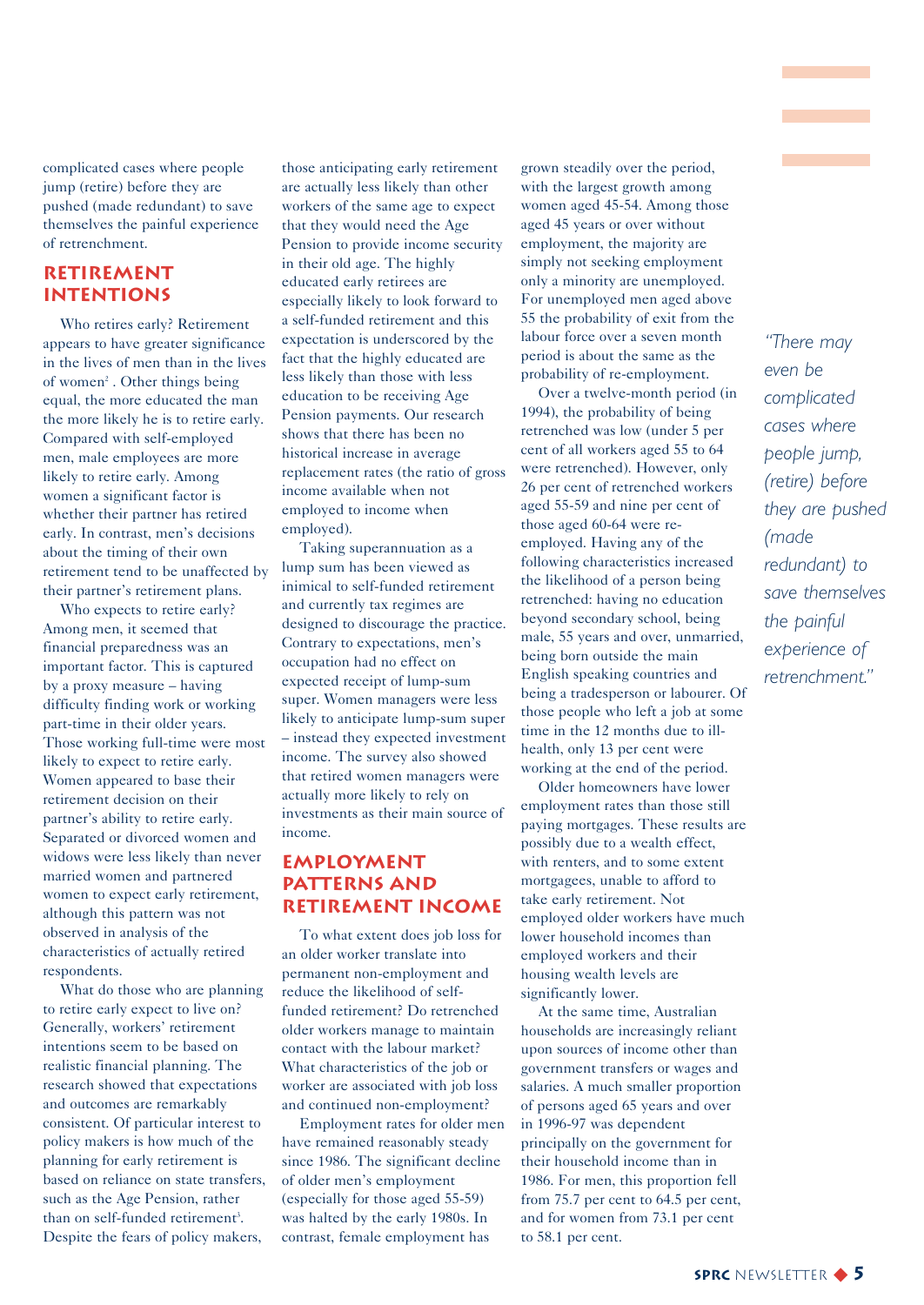### **Mature Age Workers – Redundancy, 'Early' Retirement and Prospective** WELFARE EXPENDITURE CONTINUED FROM PAGE 5

### **Employers attitudes and the recruitment of mature aged workers**

*"Despite their reputation for favouring younger, risktaking innovators, the study revealed a preference for a diverse workforce of intelligent, reliable, team workers with industry rather than computing experience."*

To develop a better grasp of demand-side phenomena associated with the labour market for mature-age workers, the Department of Family and Community Services commissioned a survey of over 1,000 employment decision-makers in Business Services, the industry with Australia's fastest growing employment. The Business Services industry has a reputation for providing employment opportunities for mature-age workers. This is the largest survey of its type<sup>4</sup> and sheds new light on employers' views of and practices towards older workers. The study focuses on the actual recruiting practices of employers, rather than duplicating the emphasis of earlier studies on attitudes alone. It is also the first study to explore the link between attitudes and recent recruitment decisions.

The study found that small businesses are the greatest source of employment for mature-age workers – only five per cent of employers of older workers were businesses with a staff of 200 or

more. In contrast to other surveys, the SPRC study found that employers actually often prefer qualities assumed to be part of the negative stereotype of older workers. Despite their reputation for favouring younger, risk-taking innovators, the study revealed a preference for a diverse workforce of intelligent, reliable, team workers with industry rather than computing experience. The majority of employers thinks that employees make their greatest contribution to the organisation before they turn 45. Employers do not hold negative views toward older workers who have been retrenched. They view people made redundant as experienced, but unlucky, workers who deserve a second chance. The age of the typical customer and the perceived age of best contribution to the business were key factors in selecting an older worker.

The study suggests policy initiatives should target small business employers and that incentives, including wage subsidies, for the employment of mature-age people have the potential to influence recruitment decisions. Employers currently recruit workers through personal networks and advertisements. They rarely make use of the services of



employment agencies and this has implications for the design of the Jobs Network. A program designed to maintain industry experience and skills would increases matureaged people's employment opportunities. Early intervention is crucial to maximising the jobreadiness of the mature-age unemployed. Training in job search and interview skills may be effective policies for promoting the economic participation of older Australians.

### **Examining the flows into and out of relevant income support payments**

In June 2000, the income support dependency of Australian men aged 25 to 54 was around 15 per cent. For each year over the age of 50, however, income support dependency increased at a steady rate reaching almost 70 per cent at men's official retirement age of 65. The story is similar for women, although women's income support dependency is almost double that of men's over the age range during which they undertake child-care. Furthermore their dependency rate falls somewhat from the age of 40, before starting to rise five or so years later. Of particular interest are the circumstances of entry into the Age Pension, the flows into and out of Disability Support Pension (DSP) and the exit from unemployment benefits. This study was based primarily on the Department of Family and Community Services' Longitudinal Data Set (LDS), built from its own administrative records of customers.

How common is it for Age Pension customers simply to move from other forms of income support at age 65? An estimated logit model predicted that the typical single man had a more than 50 per cent chance of entering the Age Pension from another form of income support. In contrast, there is a less than 50 per cent chance the typical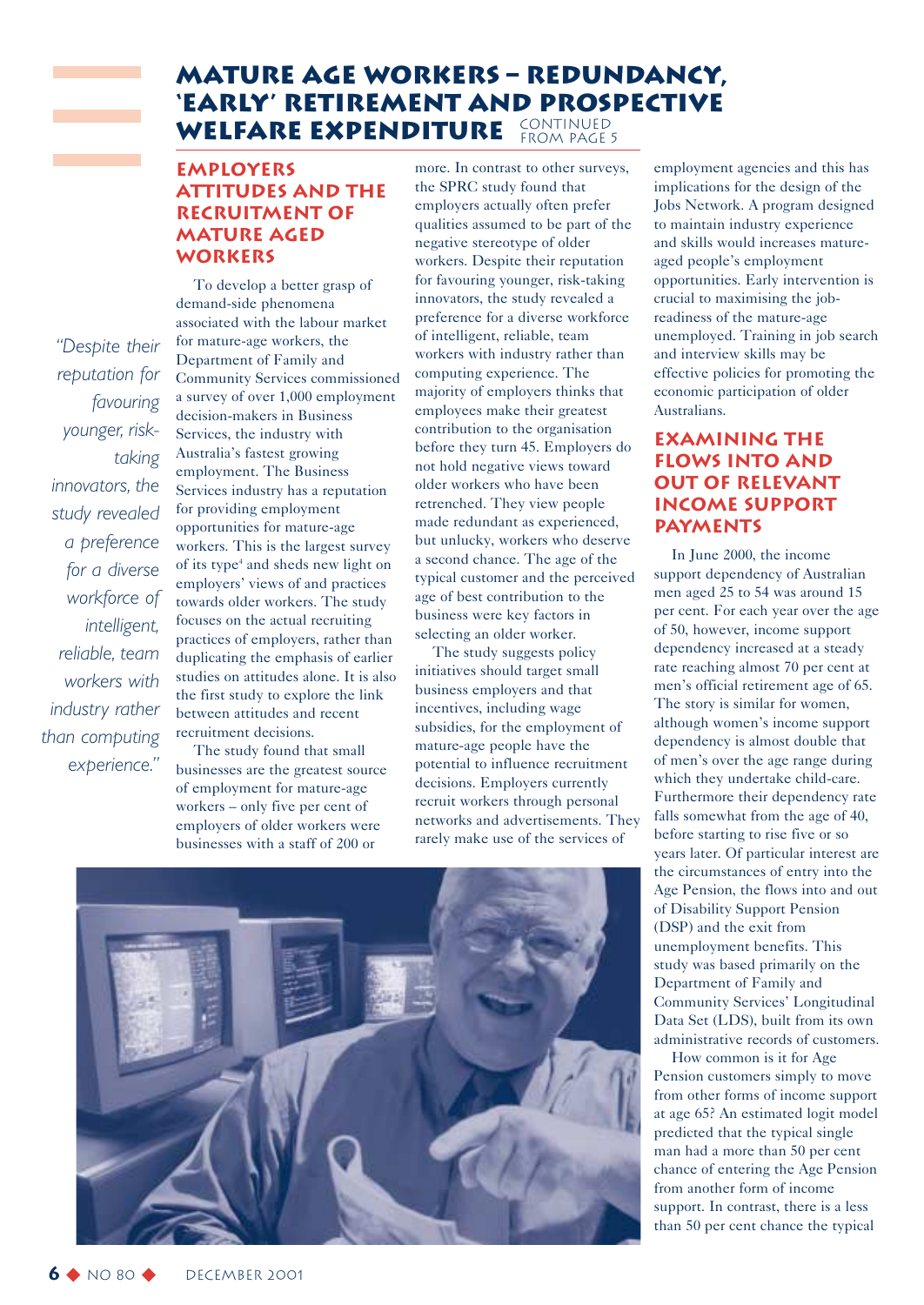married man will become an Age Pensioner directly after receiving other income support payment. The typical married woman is even less likely to continue a career of income support by becoming an Age Pensioner.

Some commentators have suggested that over the past few decades DSP has become a parking place for the mature aged unemployed until they become eligible for the Age Pension. Unfortunately, the steep increase in the numbers receiving DSP occurred before the successive records were linked to form the LDS and cannot be analysed using this tool. However, it is possible to say that the stock of disability payment recipients increased in size over the second half of the 1990s, both in gross terms and in relation to the population. Structural changes to the income support system – a shift away from payments to spouses of male breadwinners to payments designed to support care – explain much, if not all, of the relative increase. The number of partnered female DSP recipients increased by over 80 per cent, and there was an increase in the relative share of older women (aged 50 or more), following the disbandment of the Wife Pension. There has been only slight increase in the proportion aged 55-59, so the recent growth of

Disability Support Pensioners is attributable mostly to causes other than mature age unemployment. The propensity to exit the income support system either from disability payments or from unemployment payments decreased with age.

### **Conclusions**

Taken together these studies show that the tendency to 'early' retirement is no more profound among the baby boom generation than among earlier generations. What is unique is the sheer numbers in this generation. Those planning to leave the workforce before pensionable age have usually planned a self-funded retirement. Education protects against retrenchment and increases the probability of self-funded retirement Lack of education and training is a barrier to reemployment. Retrenchment and difficulties in finding new employment is a disproportionately common experience among older workers. Employers do have a preference for younger workers, although this is not because they see older workers as having less desirable characteristics, but seems to be based purely on age prejudice. The most hopeful signs for older workers are found in small firms in the fastest growing industries in the countries.

Indications are that employers will be more likely to recruit older workers as their core customers age. There are also indications that employers would respond favourably to central government programs that provide employment incentives and training opportunities for older workers. Long spells of income support, for those aged 45 or over make continued reliance on the income support the most likely outcome.

**References**

Australian Bureau of Statistics (1999) *Population by Age and Sex*, Catalogue No. 3201.0, ABS, Canberra.

Australian Bureau of Statistics (ABS), (2000a), 'Labour Force', Cat. 6203.0, ABS, Canberra.

Australian Bureau of Statistics (2000b) *Population Projections Australia 1999-2101*, Catalogue No. 3222.0, ABS, Canberra.

Organisation for Economic Cooperation and Development (OECD), (1999), 'Maintaining Prosperity in an Ageing Society: Policy Brief', accessed at www.oecd.org/publications/Pol\_brief/ on 11/01/2001

VandenHeuvel, A. (1999), 'Mature Age Workers: Are They a Disadvantaged Group in the Labour Market?', *Australian Bulletin of Labour*, Vol. 25 No. 1.

*"The recent growth of Disability Support Pensioners is attributable mostly to causes other than mature age unemployment."*

1 In June 2000 the House of Representative Standing Committee on Employment, Education and Workplace Relations (Chaired by Brendan Nelson, M.P.) also has published the findings of its inquiry into the issues specific to mature-age workers under the title of *Age Counts*

- 2 This work is based on an analysis of the a special survey of Workforce Circumstances and Retirement Attitudes of Older Australians commissioned by the Department of Family and Community Services.
- 3 Shaver and Thompson (2001) remind us that during the 1980s and 1990s mandated private occupational superannuation supplemented provision of the age pension. This period also saw a widening in the spread of private pension coverage. Although heavily subsidised from the public purse, this private saving is intended to contain public expenditure and thus reliance on it is preferred over reliance on the age pension.
- 4 The study of employers attitudes to mature aged workers conducted by Urbis Keys Young for DEWRSB was based on sample of 400.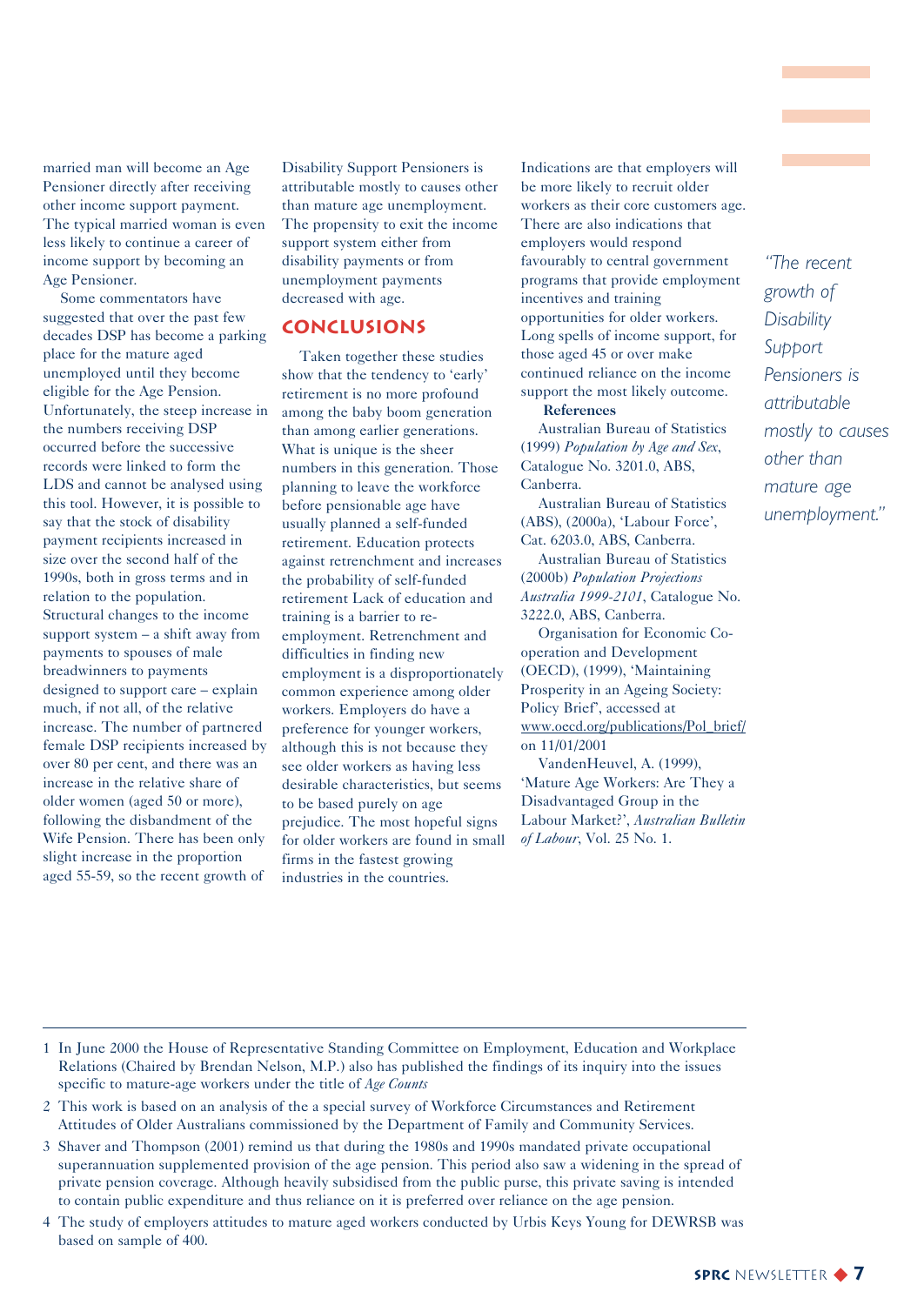### Book Review

*The Dynamics of Child Poverty in Industrialised Countries*, edited by Bruce Bradbury (SPRC), Stephen P. Jenkins (ISER, Essex University) and John Micklewright (UNICEF), published by Cambridge University Press (Paperback \$62.95).

A child poverty rate of ten percent could mean that every tenth child is always poor, or it could mean that all children are in poverty for one month in every ten. Where the reality lies between these extremes is vital to understanding the problem of poverty among the young which is facing many countries today. This study goes beyond the standard analysis of child poverty based on poverty rates at one point in time, and documents how much movement by children into and out of poverty there actually is. It covers a range of industrialised countries - USA, UK, Germany, Ireland, Spain, Hungary and Russia. Five main topics are addressed: the conceptual and measurement issues associated with a dynamic view of child poverty; cross-national comparisons of child poverty rates and trends; crossnational comparisons of children's movements into and out of poverty; country-specific studies of child poverty dynamics; and the policy implications of taking a dynamic perspective.

The numbers of children who stay in low income households from one year to the next can be compared most easily across different countries by looking at the percentage always found in the poorest fifth of all children. In

Ireland, Spain, Hungary, the UK, Germany and the USA, at least six out of every ten children found in this poorest fifth in one year are still there a year later. Between five and nine per cent of all children are in the poorest fifth for each of five consecutive years.

The chances of children moving out of the bottom of the income distribution are better in some countries than in others. The USA has the highest rates for persistent low income out of the seven countries surveyed, challenging common

perceptions about mobility and opportunity in the world's leading economy. The research also demonstrates that black children in the USA are more likely to be chronically poor. Forty-seven per cent of white children in the poorest fifth of all children at the start of the 1980s were also poor at the start of the 1990s, but the figure was as high as 78 per cent for black children.

An analysis of the UK asks what percentage of children would still be poor if families were able to even out the variation in their incomes from year to year. Using data for the six-year period 1991-6, the authors conclude that, even if incomes could be perfectly smoothed out over time, the child



### **The Dynamics of Child Poverty** in Industrialised Countries

edited by<br>BRUCE BRADBURY, STEPHEN P. JENKINS and JOHN MICKLEWINGHT

unicef

poverty rate would only be halved. This clearly indicates that high numbers of UK children are living in deep and long-term poverty.

These results are just as relevant to countries like Australia where the data to undertake similar calculations do not yet exist. In particular, the whole approach to anti-poverty policy may be influenced by taking a dynamic perspective, emphasising the prevention of entry into poverty and the promotion of exits, rather than simply paying benefits to the currently poor.

More details about the book (including the text of most of chapter 1) can be found at www.sprc.unsw.edu.au/nonsprc/dyn amics-of-child-poverty.htm

*"A major step forward in our understanding with both conceptual and empirical breakthroughs."*

*(Timothy M. Smeeding, Syracuse University, USA, Luxemburg Income Study, and SPRC Visiting Professorial Fellow January to June 2002)*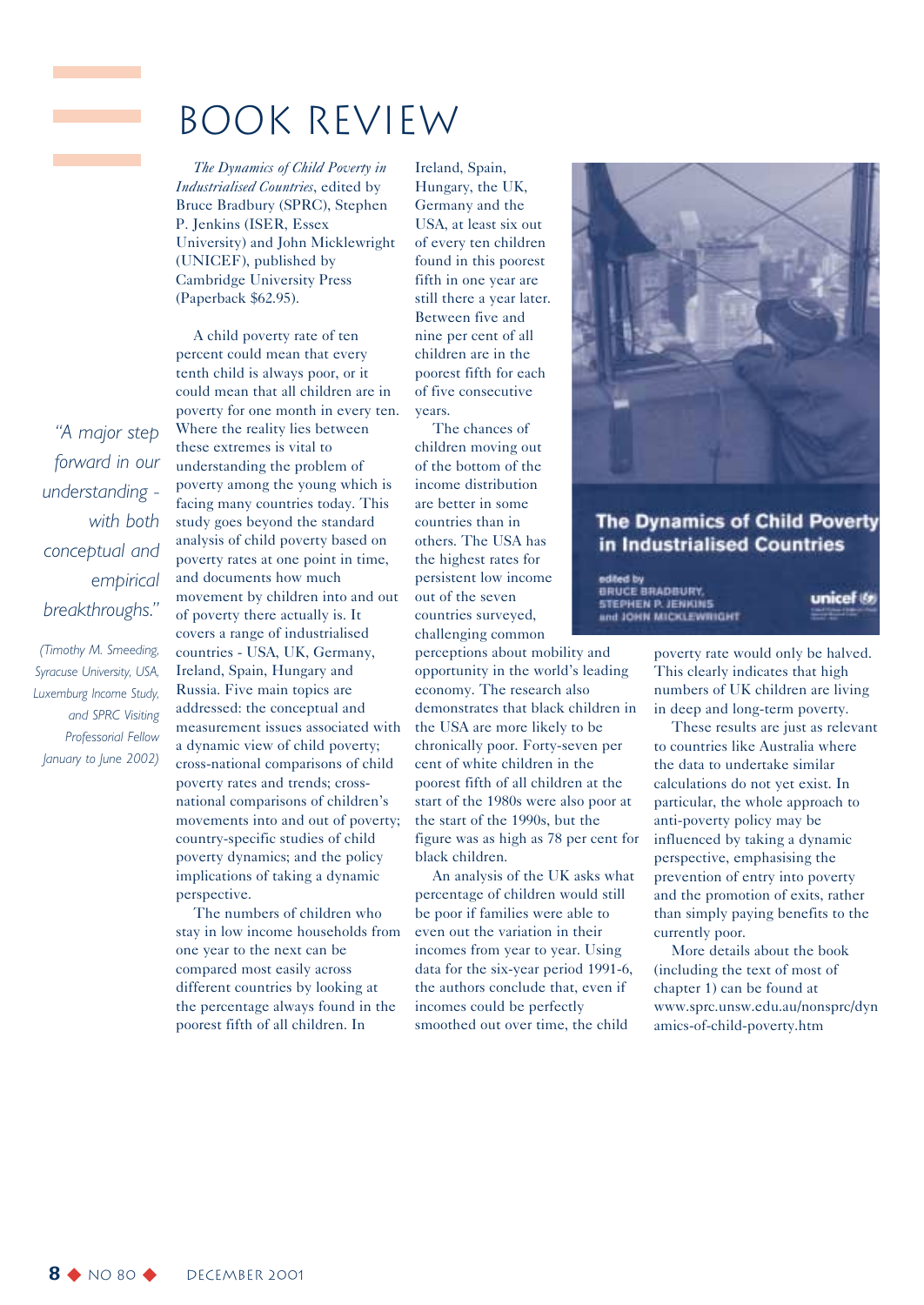### 'Soft Outcomes' and 'Distance Travelled' - A Timely Issue for Australian Employment Policy?

### by Jude Eccles

The evaluation of services for unemployed people has traditionally focused on the 'hard' outcomes from these interventions, such as the number of jobs or placements obtained, or the number of those achieving qualifications or progressing to further education and training. Increasingly, public funding for such services is tied to hard outcomes of this kind. But for some clients with multiple barriers to employment, there is something vital missing from this approach, namely, the recognition that hard outcomes may not be achievable or realistic within the time frame of the intervention. Disadvantaged clients may have immediate problems that need to be addressed, and they may need to work toward intermediate outcomes which are less tangible than employment or qualifications. Hence, although they do not achieve any 'hard' outcomes during the course of the intervention, it is possible they will travel some distance towards employability nonetheless, and achieve outcomes that might be called 'soft'.

In Australia, the basis for service funding has moved away from inputs and towards competitive outcomes, first under Working Nation and more recently under the Job Network. This shift seems to have resulted in little discussion or debate about soft outcomes. A quick survey of the literature on Australian programs targeted towards the 'hard to help' revealed little about the measurement of soft outcomes and distance travelled, even though this is an important issue for the design of assistance in the Community Support Program, for example, as well as for the coming Personal Support Program. This is not to argue that there should be a wholesale return to 'process' funding: clearly this is

neither possible nor desirable. However, around 60 per cent of disadvantaged job seekers receiving intensive assistance through Job Network agencies emerge from this without a payable 'hard' outcome at present (DEWRSB, 2001). How do we know whether this has been a waste of time and money for them? Would it not be better if there were some way of measuring the progress that they *have* made?

From the beginning, policy makers and practitioners should be addressing questions about whether the progress that clients make towards harder outcomes should be more widely recognised and valued within current employment policy and, if so, how such outcomes can be measured.

How organisations and programs take into account these softer employability outcomes, and how the debate on soft outcomes should be advanced, has been the focus of a recent piece of research in the UK (Dewson, Eccles, Tackey and Jackson, 2000).

The study was commissioned by the European Social Fund (ESF) Evaluation Team of the Department of the UK Education and Employment (DfEE). It sought to establish what projects and organisations were actually doing 'on the ground' with a view to the development of a 'toolkit' and a set of national monitoring indicators for ESF Objective 3 projects. ESF Objective 3 monies are used to support interventions which are targeted at people who experience particular labour market disadvantage, and who are often



the hardest-to-help of the unemployed. A review of current practice was undertaken through a literature search and a survey of projects working with disadvantaged job seekers. The findings from the research raise some important issues of relevance for Australian policy makers and practitioners.

The review found that although 'soft outcomes' is a term that is gaining currency very little has been written about these or about "distance travelled" *per se*, and much confusion exists over the terms. Work organisations were doing was found to be very varied, with some projects having no soft outcome monitoring systems in place, and others (which generally seemed to have received development funding), much further along in designing and implementing such systems. The systems which had been developed were found to be disparate, often informal, and plagued with weaknesses such as subjectivity and inappropriate language for the target group. While those working on the projects were keen to have their work recognised, and to

*"Disadvantaged clients ... may need to work towards immediate outcomes that are less tangible than employment or qualifications."*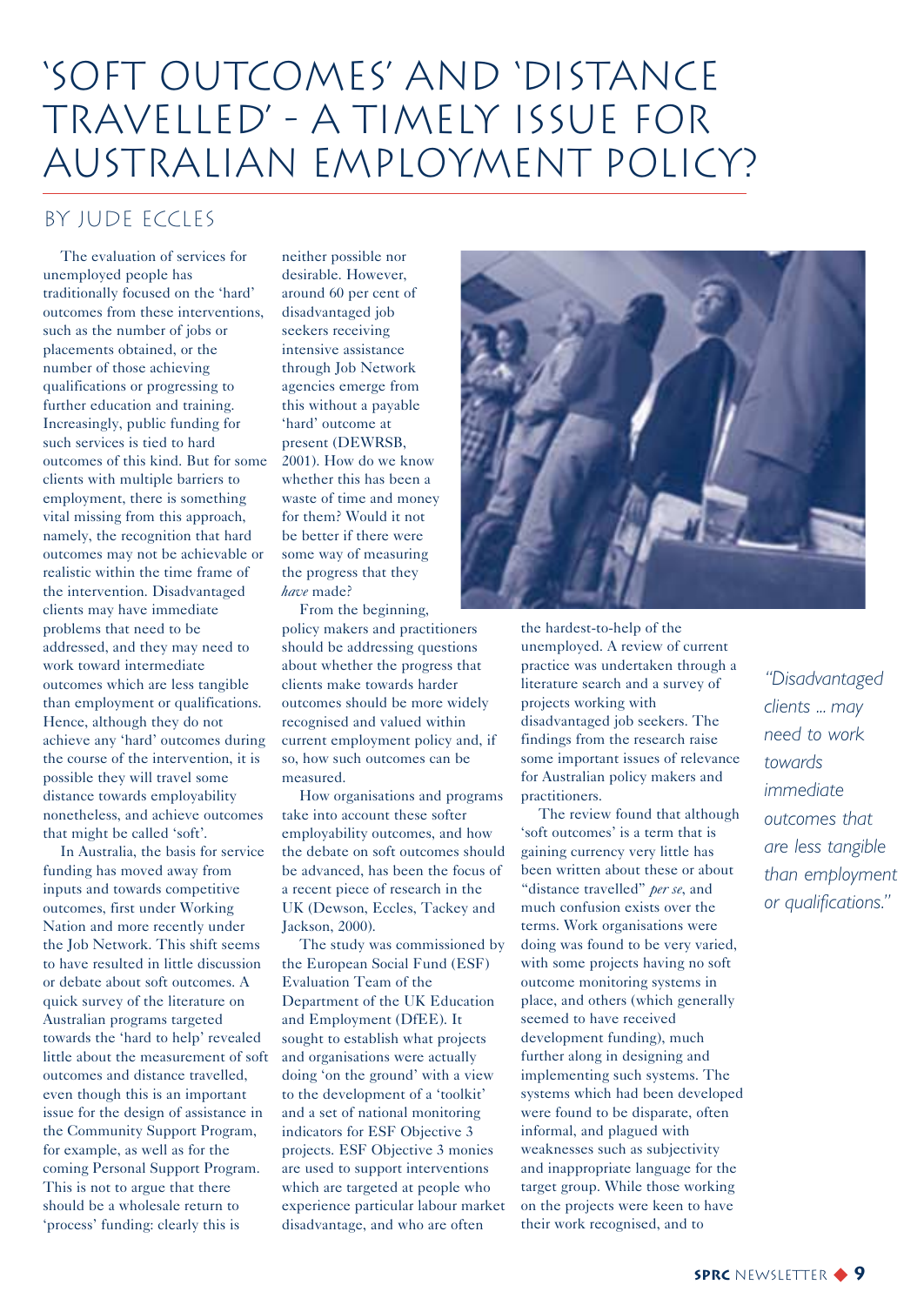receive guidance on the development of appropriate systems, the study found that a single model of soft outcome measurement did not fit all projects. Similarly, the goal of a set of national monitoring indicators was deemed to be unattainable. The multifarious target groups within the ESF Objective 3 program and the other employment-related programs renders the development of one model and one set of indicators unlikely. However, if the full impact of programs designed to assist those with multiple barriers into the labour market is to be assessed, whether in Britain or Australia, there is a need to establish some sort of soft outcomes monitoring at the national level.

The study concluded that programs should include longitudinal case studies of project participants to explore soft outcomes, that projects should be encouraged to devise soft indicator systems, and that beneficiaries should be routinely followed up to determine soft (and hard) outcomes and distance travelled.

Australia should also be considering the issue of soft outcomes, not least because there are several programs in operation which would benefit from a recognition of these less tangible achievements, including Intensive Assistance, the Community Support Program and Jobs Pathways. Many of those entering these programs do not exit with employment outcomes, and there is no formalised system that recognises the progress that has been made towards employment. Both the UK and Australia are now facing a situation in which those without work are more likely to have greater barriers to finding it, while those remaining in the pool of long-term unemployed are increasingly likely to face multiple disadvantages.

While it may be unrealistic for funding to be tied to soft outcomes, it is nevertheless important that soft outcomes and distance travelled are given the necessary recognition by Federal and State policy makers. The understanding that hard outcomes are neither realistic nor achievable for certain target groups in short time frames needs to be built into the policy process.

The soft outcome debate is embryonic in Australian employment policy. The aim of this article is to highlight the need for further research into existing practices, and for a move towards greater recognition for organisations achieving effective progression towards employability for harderto-help client groups.

The UK research clearly indicated that those working on projects or in service provision needed guidance in order to bring about more systematic measurement of these important achievements. *A Guide to Measuring Soft Outcomes and Distance Travelled* was prepared in order to help those working on ESF Objective 3 projects to devise systems or

improve the ones they already use. This guide may also be of interest to organisations or projects working with client groups who are some distance away from labour market participation. The guide is available as a downloadable document from the ESF website

http://www.esfnews.org.uk/good practice/eematerial.

Further information about the UK research can be obtained from the author of this article.

#### **References**

Department of Employment, Workplace Relations and Small Business (2001b), *Job Network Evaluation, Stage 2: progress report*, EPPB Report 2/2001, Evaluation and Program Performance Branch, DEWRSB, Canberra.

Dewson S, J. Eccles, N.D. Tackey and A. Jackson. (2000), *Soft Outcomes and Distance Travelled: A Review of Current Practice*, DfEE Research Report 219, Department for Education and Employment, London.

Eardley T, D. Abello, H. Macdonald (2001), *Is the Job Network Benefiting Disadvantaged Job Seekers? Preliminary Evidence from a Study of Non-Profit Employment Services*. SPRC Discussion Paper No.111, Sydney.

Grubb D, D. Lippoldt and P. Tergeist (2001), *Innovations in Labour Market Policies: The Australian Way*, Organisation for Economic Co-operation and Development the OECD's Directorate for Education, Employment, Labour and Social Affairs.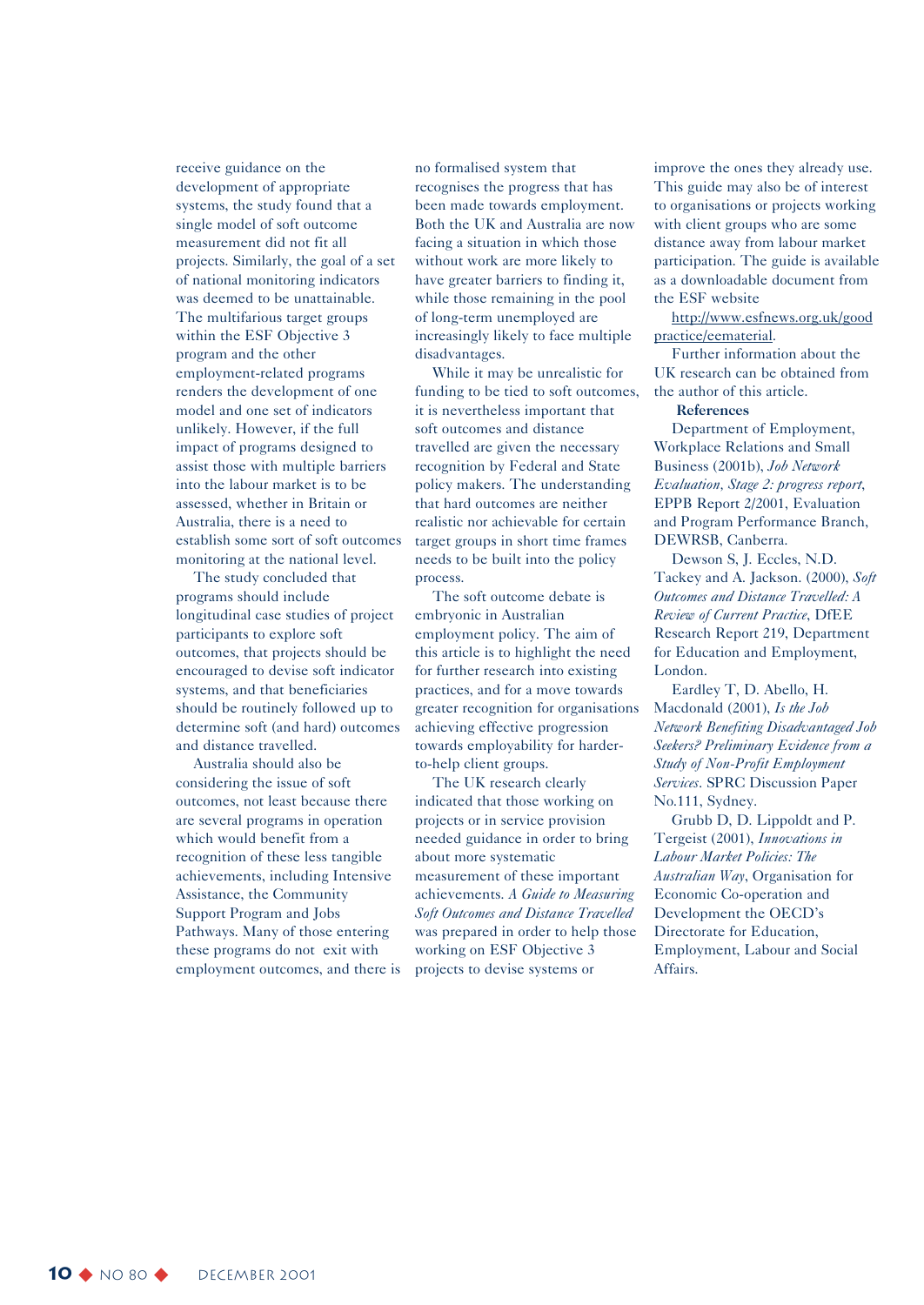### Half Success and Half Failure: The Employment Insurance System in Korea Responds to the Korean Financial Crisis

### by Younghee Na

The financial crisis at the end of 1997 was not only a great shock to the Korean economy, but also to Korean society overall. Beginning in November 1997, the Korean economy went into a devastating economic crisis, and that crisis brought about major labour market disruptions.

The unemployment rate jumped from 2.1% in October 1997 to a peak of 8.6% in February 1999. This left 1.8 million people without jobs. Major labour market disruptions included not only this increase in unemployment but also an increasing number of bankruptcies, a fall of 9% in real wages, increasing job insecurity and increased inequality between the rich and the poor.

This economic crisis was also accompanied by social pain: the growing number of the homeless, a rising crime rate, accelerating rates of divorce and domestic violence, and increasing numbers of children abandoned by their unemployed parents.

But, fortunately, since the second half of 1999 economic conditions have improved markedly. GDP has grown by more than 10.7% and real wages have

increased. The unemployment rate fell below 5 % in September 1999, and then further still to 3.7% in August 2000. Many factors have contributed to the rapid recovery, including low interest rates, a favourable international economic environment, and the Korean government's various efforts to tackle unemployment and to reduce its social effects.

Here the focus is on how the Employment Insurance System (EIS) was changed during the crisis. The reason for the changes lies in the fact that, even though EIS is a major social safety-net for the unemployed, it has always had weaknesses in terms of its limited coverage, low benefit rate and inappropriate administration. Although it was non-regular workers and workers with little education who suffered most from the economic crisis, EIS was unable to protect them because it was originally designed to cover relatively privileged workers employed in large businesses with secure job conditions.



### **The Disproportionate Impact on Different Segments of the Labour Market**

During 1998-2000, non-regular employees were 50.4% of the total wage workers but 78.7% of the unemployed. Given this labour market situation, it was the nonregular daily and temporary workers who needed a safety net most, but they were not covered by EIS. This forced EIS to change in an attempt to meet the needs of the non-regular unemployed.

#### Figure1: Wage workers' Employment and Unemployment Composition by Status







( Source: National Statistical Office, Economically Active Population Survey Database)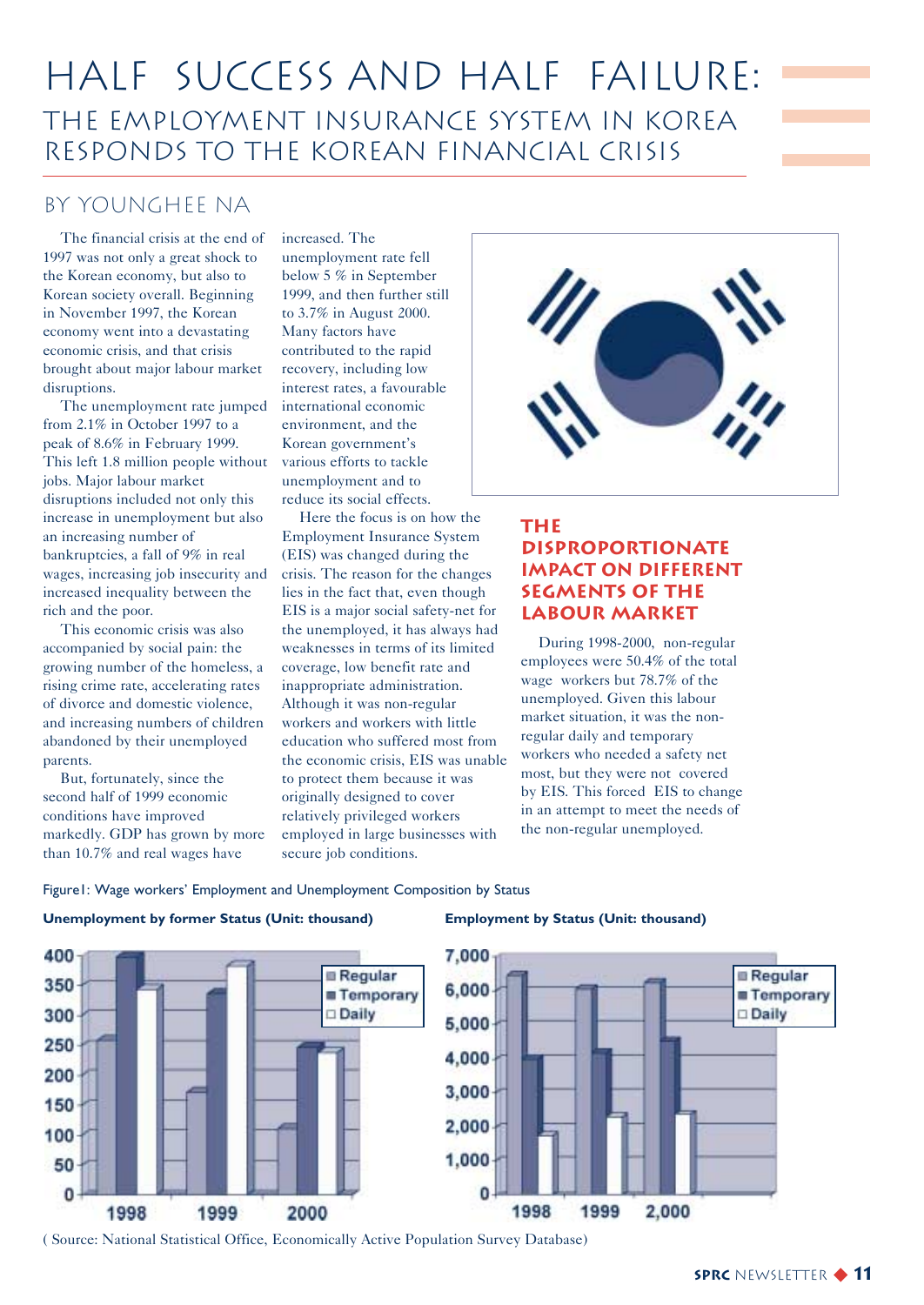### **The Employment Insurance System in Korea Responds to** THE KOREAN FINANCIAL CRISIS CONTINUED

### **The Purpose and Main Components of EIS**

*The Employment Insurance Act*, under which EIS was established, was enacted in December 1993 and took effect on 1 July 1995, just before the crisis struck. Initially, EIS provided Unemployment Insurance (UI) only to regular workers in firms with more than 30 employees.

Its purpose was two-fold: to help unemployed workers by providing them with unemployment benefits; and to enhance workers' employment stability and job competency through active labour market policy.

EIS has three major pillars: the



employment stabilisation program, the job-skill development program, and unemployment insurance benefits.

### **Major Change in the EIS during the Crisis and Its Limitations**

Faced with increasing unemployment and the greater vulnerability to unemployment of low-wage workers in small sized firms, it was deemed critical to extend UI coverage in order to widen the social protection of the unemployed.

Given this situation, the Korean government gradually extended the coverage of EIS - to firms with more than 10 employees in January 1998 - to firms with more than five employees in March 1998, and to all firms with at least one employee in October 1998.

However, despite these three consecutive amendments to EIS, many vulnerable workers were still excluded from coverage, namely, those who had been working parttime for less than one month and those who had been working daily for less than one month.

A second change related to the qualifying conditions for EIS. Under the old rules, a worker had to have been contributing insurance premiums for more than 12 months out of the last 18 months in order to qualify for UI benefit after being laid off. But under these strict requirements, many temporary or daily workers were again ineligible for UI benefits.

So the benefit qualification

conditions were relaxed, in order to allow those who became unemployed after being employed in non-regular work or in smaller firms to claim unemployment benefits. Between 1 March 1998 and 30 June 2000, the former requirement was shortened to six months out of a 12-month base period.

The UI benefit rate was also adjusted. Job-Seeking Allowance (JSA) was approximately 50% of the basic daily wage. But this benefit rate was too low, so the minimum amount of JSA was increased from 50% of the minimum wage to 70% of the minimum wage from 1 March 1998, and to 90% of the minimum wage from 1 January 2000.

In addition, a Special Extended Benefit (SEB) was introduced in March 1998, and implemented from 15 July 1998. It extends the duration of JSA by 60 days when the unemployment rate is 6% or higher in three consecutive months.

With the introduction of the above changes, the average duration of JSA increased from 98.1 days in 1998 to 103.3 days in 1999. Nevertheless, the actual benefit period is relatively short in Korea, and this partly contributes to the low proportion of recipients of unemployment benefits.

But despite all these changes (extension of coverage, relaxation of eligibility criteria, and lengthening of benefit period), beneficiaries still represented too small a proportion of the unemployed for EIS to be the primary safety-net against

*Continued on page 16*

Table 1: Ratio of UI beneficiaries with respect to total Unemployment

| Country           | Unemployment $(A)$ ('000s) | Beneficiaries (B) ('000s) | $B/A^*$ 100 $(\%)$ |
|-------------------|----------------------------|---------------------------|--------------------|
| Germany (1990)    | 1,971                      | 858                       | 43.5               |
| Japan (1992)      | 1,420                      | 358                       | 27.8               |
| Korea (1999)      | 1,353                      | 145                       | 10.7               |
| <b>USA</b> (1990) | 6,874                      | 2,475                     | 36.0               |
| UK (1993)         | 2,900                      | 870                       | 30.0               |

Source: Hur, 2000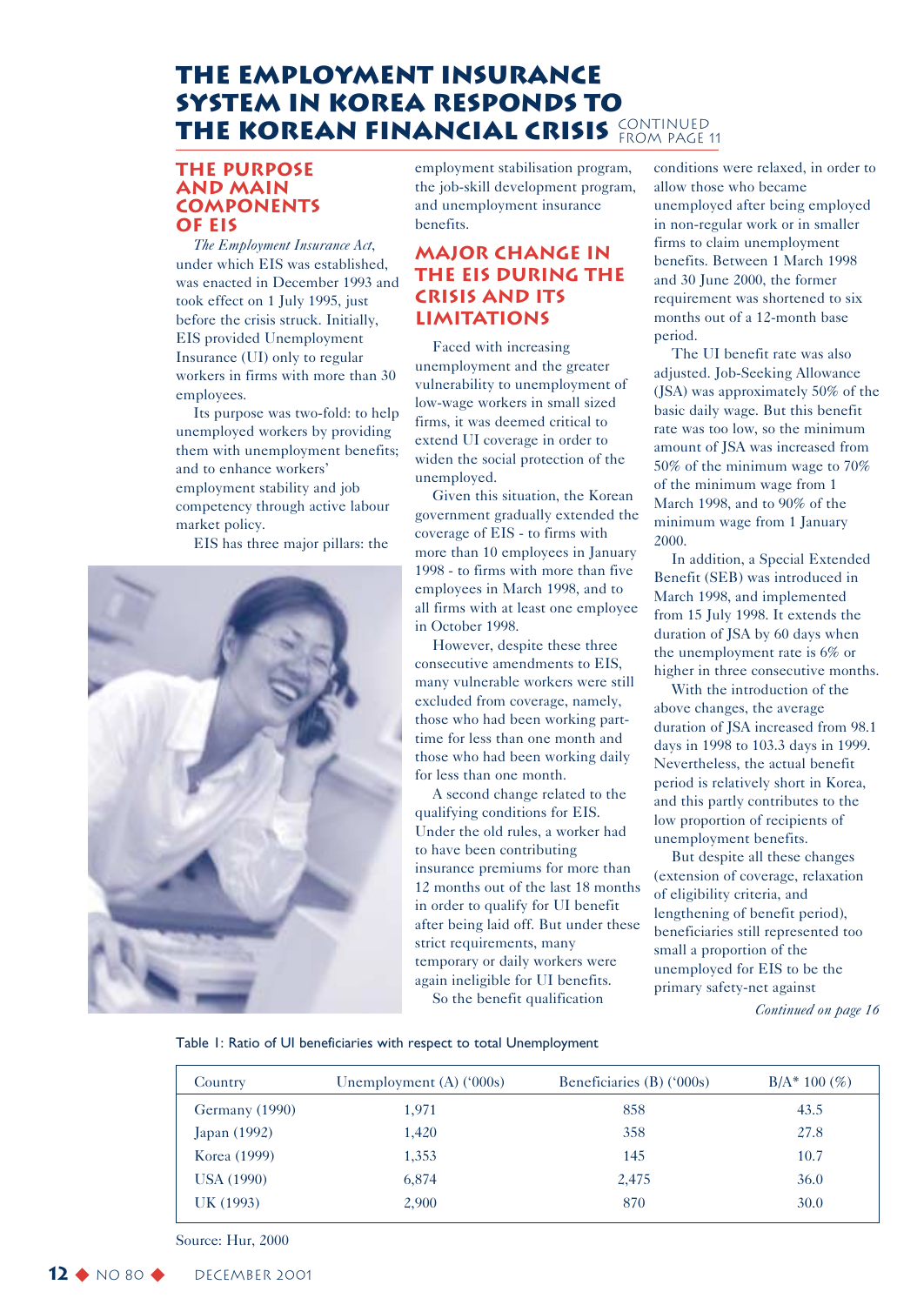## FROM THE PROJECTS

### **Economic and Social Participation by Income Support Recipients**

The current welfare reform agenda is based on the idea that social and economic participation by income support recipients should be encouraged and increased, both because it represents a form of social mutuality and because it could lead to eventual financial independence. The Department of Family and Community Services (FaCS) has been running a number of projects identifying the current scope of participation by recipients. It has commissioned the Social Policy Research Centre to review the available evidence and to attempt to identify the underlying determinants of different forms of participation.

For the purposes of the study, 'social participation' includes mainly those forms of participation currently recognised within the income support system, including caring and unpaid community involvement. 'Economic participation' is defined fairly broadly, to take in all forms of paid work (including self-employment) and preparation for work, including job search and education, while recognising that in relation to educational activities there is some overlap between the 'social' and the 'economic'. Part of the study will involve unpacking these definitions and testing their validity.

The main aim of the research is to describe overall patterns of participation, to examine how income support recipients

themselves view the purpose and value of different kinds of participation, and, so far as possible, to identify what factors determine the types and levels of participation for different groups. Despite the fact that maximising participation is already a key

goal of social support policy, it is useful to explore what the various forms of participation involve in practice, how they might contribute to increased life satisfaction, and whether and how they promote financial independence.

The study will contribute to policy development by helping to identify ways in which income support recipients might be assisted to increase their participation, especially through transition into paid employment.

The research comprises a review of literature and other existing findings on the topic, together with secondary analysis of relevant survey data, especially those from FaCS' Customer Participation Survey, carried out in 1998. The analysis also involves the application of revised versions of two composite indices of economic and social participation previously developed at the SPRC in research commissioned by FaCS. The indices combine and quantify the different dimensions of participation in a way that reflects their contribution to paid work and socially useful activities.

The project will be completed



by the end of 2001 and findings will be reported in future Newsletters. SPRC staff involved are Peter Saunders, Tony Eardley and Judy Brown.

### **Veterans' Home Care Evaluation**

The Veterans' Home Care Program (VHC) was introduced by the Department of Veterans' Affairs (DVA) and commenced in January 2001. The aim of the program is to enhance veterans' independence and health by reducing avoidable illness and injury and by helping them to stay in their own homes as long as possible. Services under the program are provided by a contracted assessment and brokerage firm, and include personal care, domestic assistance, respite care and home and garden maintenance.

The UNSW Evaluation Consortium has now completed the First and Second Interim Evaluation Reports. These describe the development of VHC and its early impacts, and give a preliminary profile of people assessed for VHC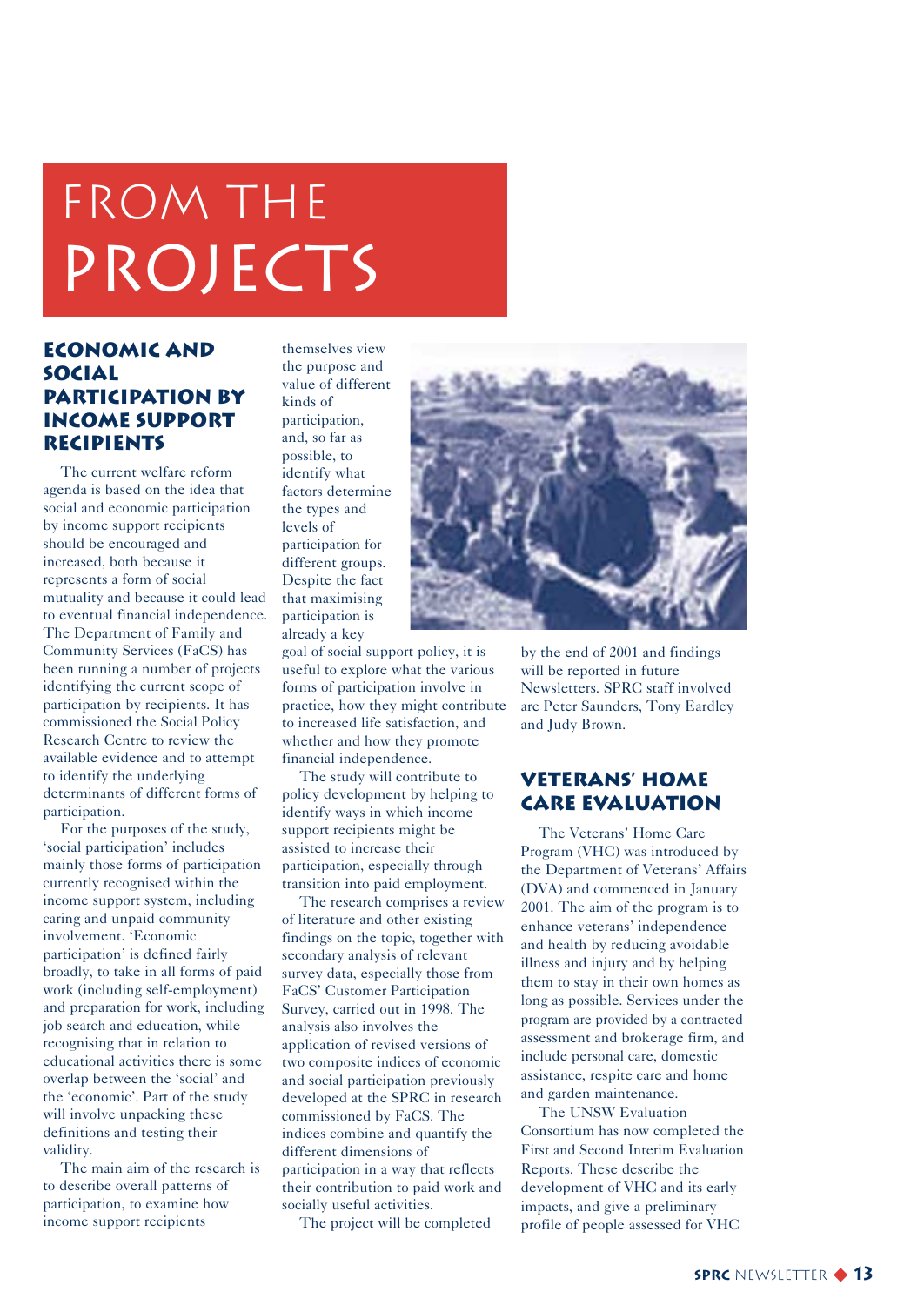and a framework for the Financial Evaluation. The sources of information contributing to the Evaluation were: focus groups with veterans and widow(er)s, assessors, coordinators, service providers and DVA State office staff in six States; interviews with DVA National Office staff; the SF-36 health and well-being survey; in-depth telephone interviews with veterans and war widow(er)s; written surveys of agency managers, assessors, coordinators and service providers; and data from the information systems for VHC.

VHC administrative data from DVA showed that, between January and June 2001, 80 per cent of people receiving VHC were new recipients of home care services. The remaining 20 per cent had been transferred from HACC. More HACC transfers were made towards the end of the period than at the beginning. The data also show that 97 per cent of approvals for VHC were for services at the standard level, chiefly domestic assistance, followed by home and garden maintenance and respite care. There was usually just a single type of service per client.

The preliminary profile from the SF-36 suggests that the group experiences considerable impairment in terms of physical functioning, and evaluates their health as fair or poor and expects it to get worse. They were also found to experience quite limiting pain and some interference with social activities, and to often feel tired or worn out; but they had few difficulties with daily activities resulting from emotional problems, and were in good mental health. Their scores were lower than the general population for most measures of health and wellbeing, but further work is needed to confirm these comparisons.

In the interviews and focus groups, veterans reported that the processes of application and assessment for VHC generally appear to have worked well. They saw the telephone assessment as sensitive and acceptable, although



there was some confusion about the availability and limits on some services (especially home and garden maintenance). The focus groups and interviews suggest that the services have been generally well received by veterans. In many cases, they appear to be making an appreciable difference to veterans' quality of life and their worry about the future.

The network of assessors and service providers is fully established, and includes a wide range of organisations of differing types and sizes. Focus groups indicated that the system of assessment and service provision is working, although with some difficulties. In the establishment stage, the IT system was seen as a major barrier: it was slow, difficult to use, and limited in the information it provided. The surveys showed that both assessor/ coordinators and service providers generally thought they had systems for working with each other and with those with whom they exchanged referrals, but there was room for improvement in the way these were managed.

The next steps in the Evaluation will include: analysing the service use of VHC recipients and comparison group(s); further analysing SF-36 results; administering a VHC satisfaction survey designed to assess different types of care in the VHC program; monitoring service provision development with a particular focus on the assessment of need, the coordination of services and quality assurance processes; conducting further telephone interviews; and analysing VHC-related expenditure as DVA financial data become available.

### **Assessing the Coverage Gap**

The International Social Security Association (ISSA) has launched an initiative whose general aim is to establish to what extent current public and private social provisions meet people's expectations. Assessing the Coverage Gap is one of the studies included under the ISSA initiative with the goal of identifying which groups are excluded from social security coverage and the factors that lead to such exclusion. It is also examining efforts being taken to extend coverage and the results of such effort.

The research consists of a broad international comparative study of social security coverage in terms of the persons protected under a range of programs. An individual is considered to be covered for a specific social contingency (old-age, illness and invalidity) if he or she can expect to receive a benefit – or a service – from a social security program (defined to encompass the health care system) if and when the contingency arises.

Because ISSA is interested in how social security coverage enhances individual security, the study will examine not only the extent of coverage as reflected in the numbers registered with social security institutions but also the actual numbers currently in receipt of benefits under each program.

The study is developing statistical measures of coverage across three broad groups of countries. Group A (which includes Australia) includes countries with a comprehensive and fully structured social security system. Group B is made up of countries that have acquired considerable experience in the design and implementation of social security programs but where coverage remains incomplete. Group C includes countries with relatively few social security provisions due to the impact of precarious economic and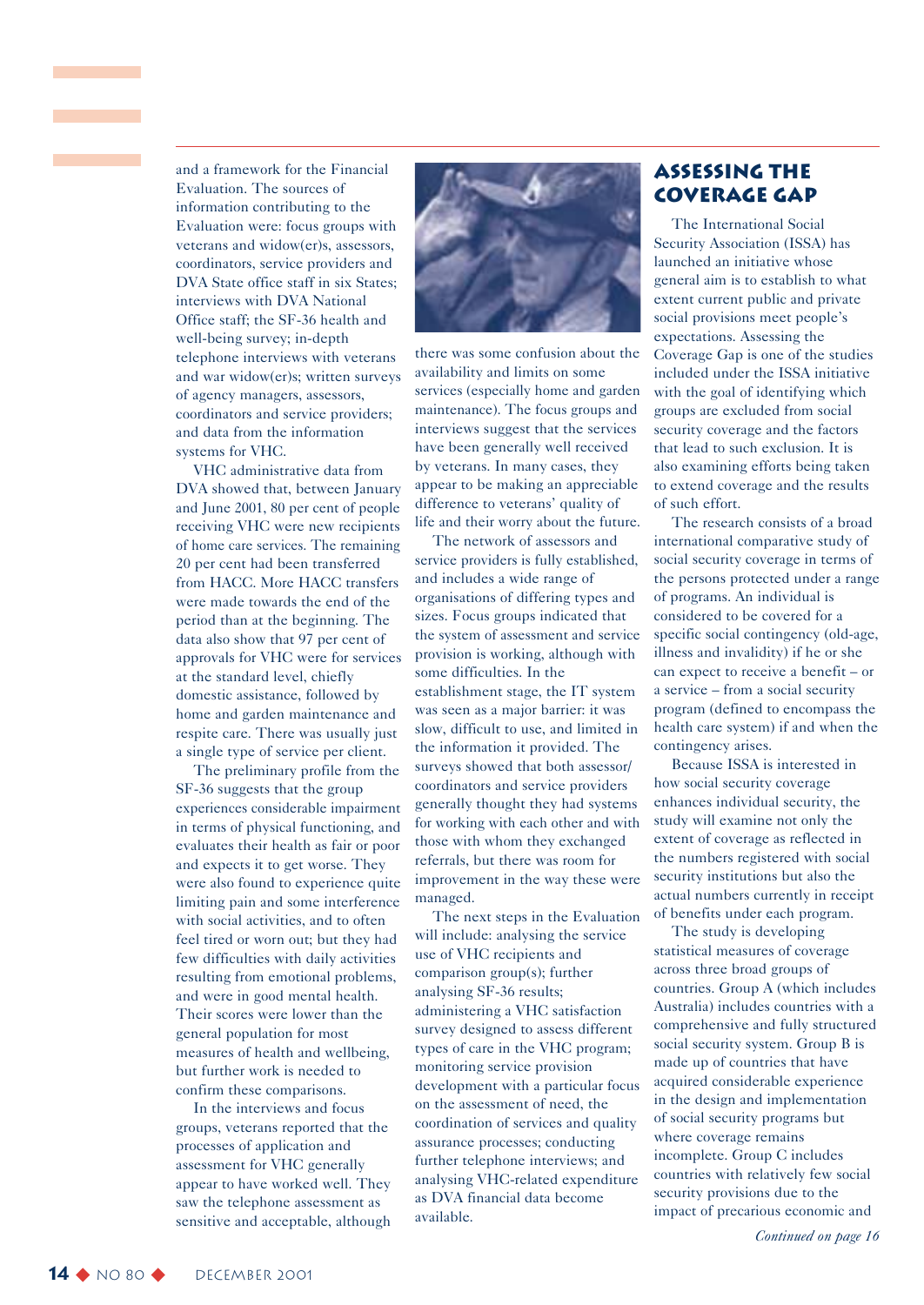### **ARC Success**

### **A Perfect Ten: SPRC Success in ARC Competitive Grants**

#### by Michael Bittman

The SPRC had a remarkable year, being awarded funding for all of the five grant proposals submitted to the Australian Research Council. These peer-reviewed grants are highly competitive, with less than one in four Discovery Grant proposals and less than one in two Linkage Grant proposals being successful. The ARC funded projects beginning 2002, with the names of Chief Investigators and the level of support in brackets are listed below:

#### **Discovery Grants**

The Role and Impact of the Social Support System on the Well-being of the Elderly in China (Peter Saunders and Xiaoyuan Shang - \$158,000 over 3 years)

Domestic Technology and the Management of Time Support (Michael Bittman and Judy Wajcman - \$144,000 over 3 years)

#### **Linkage Grants**

Reaching Isolated Carers: Contacting Carers with Unmet Needs for Information and Support (Michael Bittman and Cathy Thomson - \$122,000 over 2 years)

The Smith Family View Clubs of Australia: From Philanthropy towards Social Enterprise (Sheila Shaver and a post-graduate student - \$67,635 over 3 years)

The Costs of Foster care in Australia (Peter Saunders, Judy Cashmore and Marilyn McHugh - \$67,635 over 3 years)

More information about each of these projects will appear in future SPRC Newsletters.

### publications order form

*Please mark all boxes to indicate which publications you are ordering*

### SPRC discussion Papers **(Free)**

|  | No. 113 Sheila Shaver and Merrin Thompson,                             |  |
|--|------------------------------------------------------------------------|--|
|  | 'Morals and Policy: Public Duty and Private                            |  |
|  | Responsibilities in the Employment to<br><b>Retirement Transition'</b> |  |
|  |                                                                        |  |

### Mailing Lists **(free)**

- SPRC Newsletter Mailing List *You will receive Newsletters regularly*
- SPRC Annual Report Mailing List. *You will automatically receive SPRC Annual Reports as released*

### Send Orders to: Publications Social Policy Research Centre University of New South Wales SYDNEY NSW 2052

| OR     |                   |
|--------|-------------------|
| Fax:   | +61 (2) 9385 7838 |
| Phone: | +61 (2) 9385 7800 |
| . .    |                   |

C<br>Fa

Email : sprc@unsw.edu.au

|                | <b>MAILING ADDRESS</b> | <b>CHANGE OF ADDRESS</b>                           |
|----------------|------------------------|----------------------------------------------------|
| <b>Name</b>    |                        | I wish to change my current mailing address        |
| Organisation   |                        | ID no.                                             |
| <b>Address</b> |                        | (Number in square bracket at top of address label) |
|                | <b>Post</b><br>Code    | Please fill in your NEW address in the mailing     |
| Phone          | Fax                    | address box on the left                            |